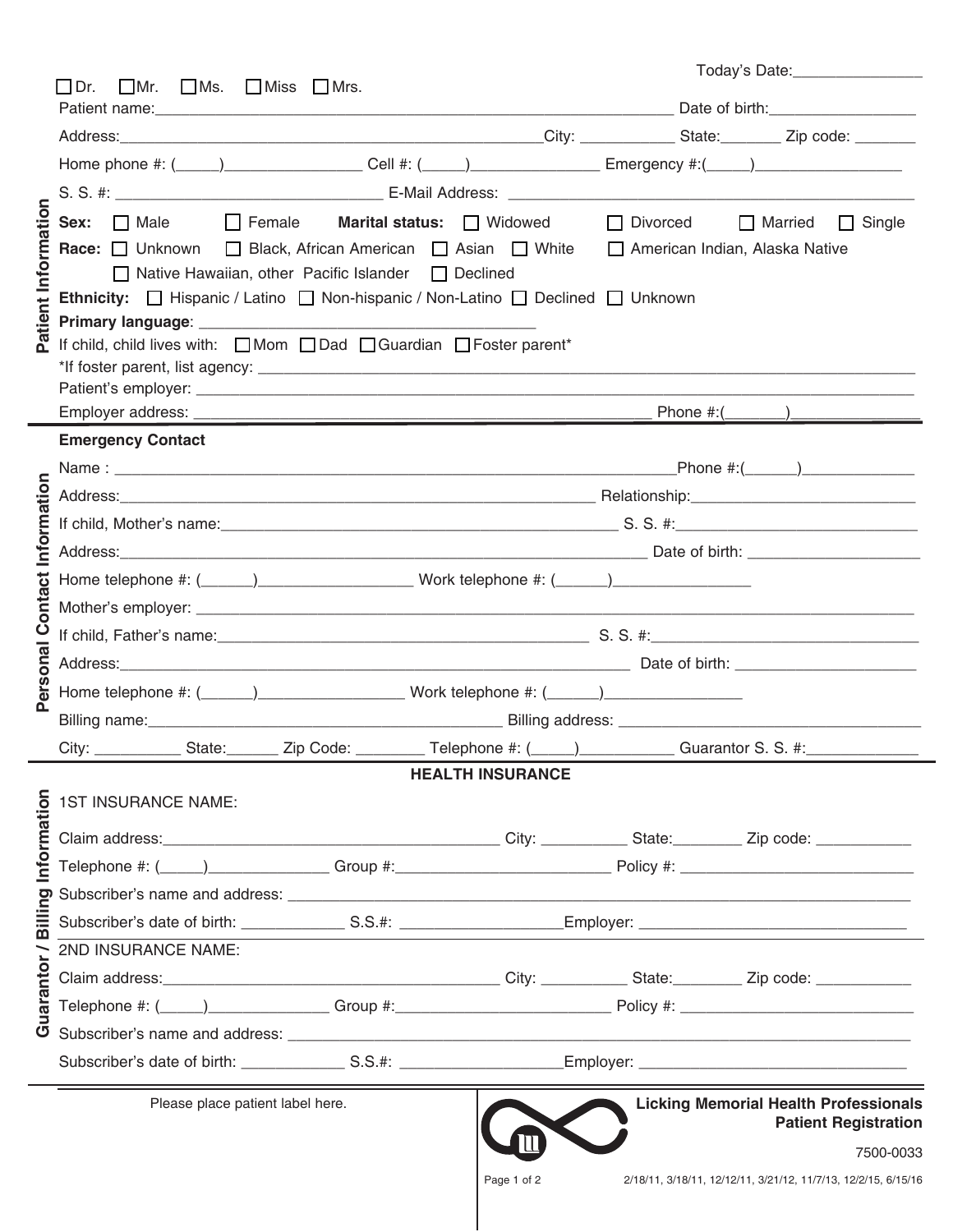## **How did you hear about our practice?**

| Please check all that apply:<br>$\Box$ Newspaper article or advertising<br>$\Box$ Radio advertising<br>Friend or relative. Please give name:<br>$\Box$ Other:                                                                                                                                                             | $\Box$ Physician referral service<br>$\Box$ www.LMHealth.org website | Newsletter<br>$\Box$ Insurance directory |
|---------------------------------------------------------------------------------------------------------------------------------------------------------------------------------------------------------------------------------------------------------------------------------------------------------------------------|----------------------------------------------------------------------|------------------------------------------|
| authorize the release of any medical information, including information related to psychiatric care, drug and alcohol abuse and<br>HIV / AIDS confidential information, necessary to process insurance claims or any medical information that is needed for any<br>utilization review or quality assurance activities.    |                                                                      |                                          |
| assign all medical and / or surgical benefits including major medical benefits to which I am entitled to LICKING MEMORIAL<br>HEALTH PROFESSIONALS. This assignment will remain in effect until revoked by me in writing. A photocopy of this<br>authorization shall be considered as effective and valid as the original. |                                                                      |                                          |

**How did you hear about our practice?** account or to collect any amounts I may owe, Licking Memorial Health Professionals or any of their affiliates may contact me by I understand, in order for Licking Memorial Health Professionals to survey my satisfaction with the care I receive, to service my telephone at any telephone number associated with my account, including wireless telephone numbers, which could result in charges to me. Licking Memorial Health Professionals may also contact me by sending emails, using any email address I provide. Methods of contact may include using prerecorded / artificial voice messages and / or use of an automatic dialing device, as applicable. I understand my consent to patient contact is not a condition of obtaining health care services and that I may revoke the consent for patient contact at any time by notifying the Central Billing Office at 220-564-4499.

I consent to the administration and performance of all customary examinations, tests and procedures relating to my condition. Other healthcare professionals may perform procedures based upon a physician's order or within their scope of practice.

Patient (or patient's legal representative) signature: **X**\_\_\_\_\_\_\_\_\_\_\_\_\_\_\_\_\_\_\_\_\_\_\_\_\_\_\_\_\_\_\_\_\_ Date:\_\_\_\_\_\_\_\_ Time:\_\_\_\_\_\_\_\_

Relationship to patient: q Self q Other: \_\_\_\_\_\_\_\_\_\_\_\_\_\_\_\_\_\_\_\_\_\_\_\_\_\_\_\_\_\_\_\_\_\_\_\_\_\_\_\_\_\_\_\_\_\_\_\_\_\_\_\_\_\_\_\_\_\_\_\_

## **Receipt of Licking Memorial Health Systems' Notice of Privacy Practices**

My signature below indicates that I have been offered Licking Memorial Health Systems' Notice of Privacy Practices and I

have  $\Box$  Accepted  $\Box$  Declined

Patient (or patient's legal representative) signature: **X\_\_\_\_\_\_\_\_\_\_\_\_\_\_\_\_\_\_\_\_\_\_\_\_\_\_\_\_\_\_** Date: Time: Time:

Relationship to patient:  $\Box$  Self  $\Box$  Other: \_\_\_\_\_\_\_\_\_\_\_\_\_\_\_\_\_\_\_\_\_\_\_\_\_\_\_\_\_\_\_\_\_\_

## **Receipt of Licking Memorial Health Professionals' Patient Portal Terms and Conditions**

My signature below indicates that I have been provided with Licking Memorial Health Professionals' Patient Portal Terms and Conditions.

| Patient (or patient's legal representative) signature: $X$ |  |
|------------------------------------------------------------|--|
| Relationship to patient: $\Box$ Self $\Box$ Other:         |  |

Please place patient label here.

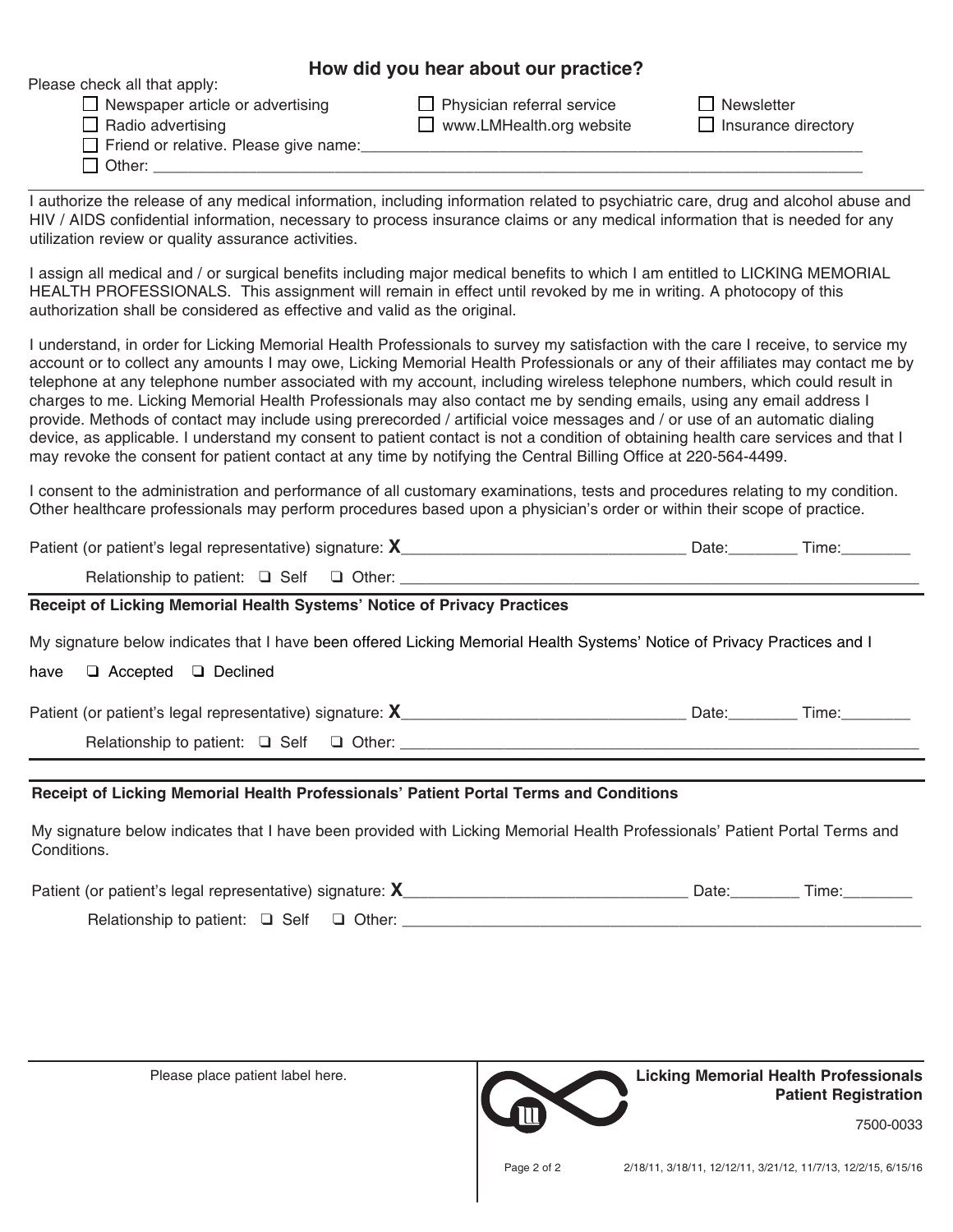## **Licking Memorial Health Systems Authorization for Release of Medical Information**

|                                   | $\Box$ ID verified $\Box$ Minor Staff initials:                                                                                                                                                                                                                                                                                                                                          | Medical Record #: ___________________________ (completed by LMHS)                                                                                                                                                   |
|-----------------------------------|------------------------------------------------------------------------------------------------------------------------------------------------------------------------------------------------------------------------------------------------------------------------------------------------------------------------------------------------------------------------------------------|---------------------------------------------------------------------------------------------------------------------------------------------------------------------------------------------------------------------|
| Information<br>Patient            | First<br>Last                                                                                                                                                                                                                                                                                                                                                                            | Middle initial<br>Maiden (if applicable)<br>Date of birth: <u>Communications of Social Security No: Communications of the Social Security No:</u>                                                                   |
|                                   | I hereby Authorize Licking Memorial Health Systems to: (Please check only one box)                                                                                                                                                                                                                                                                                                       |                                                                                                                                                                                                                     |
| To / From                         |                                                                                                                                                                                                                                                                                                                                                                                          |                                                                                                                                                                                                                     |
|                                   |                                                                                                                                                                                                                                                                                                                                                                                          |                                                                                                                                                                                                                     |
| Release                           | Information may be:                                                                                                                                                                                                                                                                                                                                                                      | Mailed Reviewed only Verbal exchange Fax: ________ Picked up by:________                                                                                                                                            |
|                                   | Copy my medical records to: (Please check one)   Paper   CD<br>Documentation can be released in an electronic format if stored in electronic media. Please check with                                                                                                                                                                                                                    | Medical Records at 220-564-4132 to determine if your health information is available for electronic release.                                                                                                        |
| <b>Disclosure</b><br>৳<br>Purpose | Records are to be released for the following purpose(s): (Please check all that apply)<br>Continuity of care / medical treatment<br>Personal use<br>Changing doctor<br>Other:                                                                                                                                                                                                            | Attorney / legal<br>Insurance                                                                                                                                                                                       |
| eded<br>Information Ne            | Dates of Service(s) to be released: (specify dates - this line MUST BE completed)<br>The information being requested is: (Please check all that apply)<br>Discharge summary<br>Consults<br>Procedure reports<br>Labs<br>Cardiac studies<br>Occupational Health records<br>Discharge instructions<br>Drug / alcohol information<br>Home health records<br>Other: $\overline{\phantom{a}}$ | History and physical<br>Operative<br>Emergency department report<br>Imaging / radiology reports<br>Physician orders<br>Physician progress notes<br>Psychological tests<br>Radiology images / films<br>Nursing notes |
|                                   | Please place patient label here                                                                                                                                                                                                                                                                                                                                                          | <b>Authorization for</b><br><b>Release of Medical</b><br><b>Information</b><br>Licking Memorial<br>Health Systems                                                                                                   |